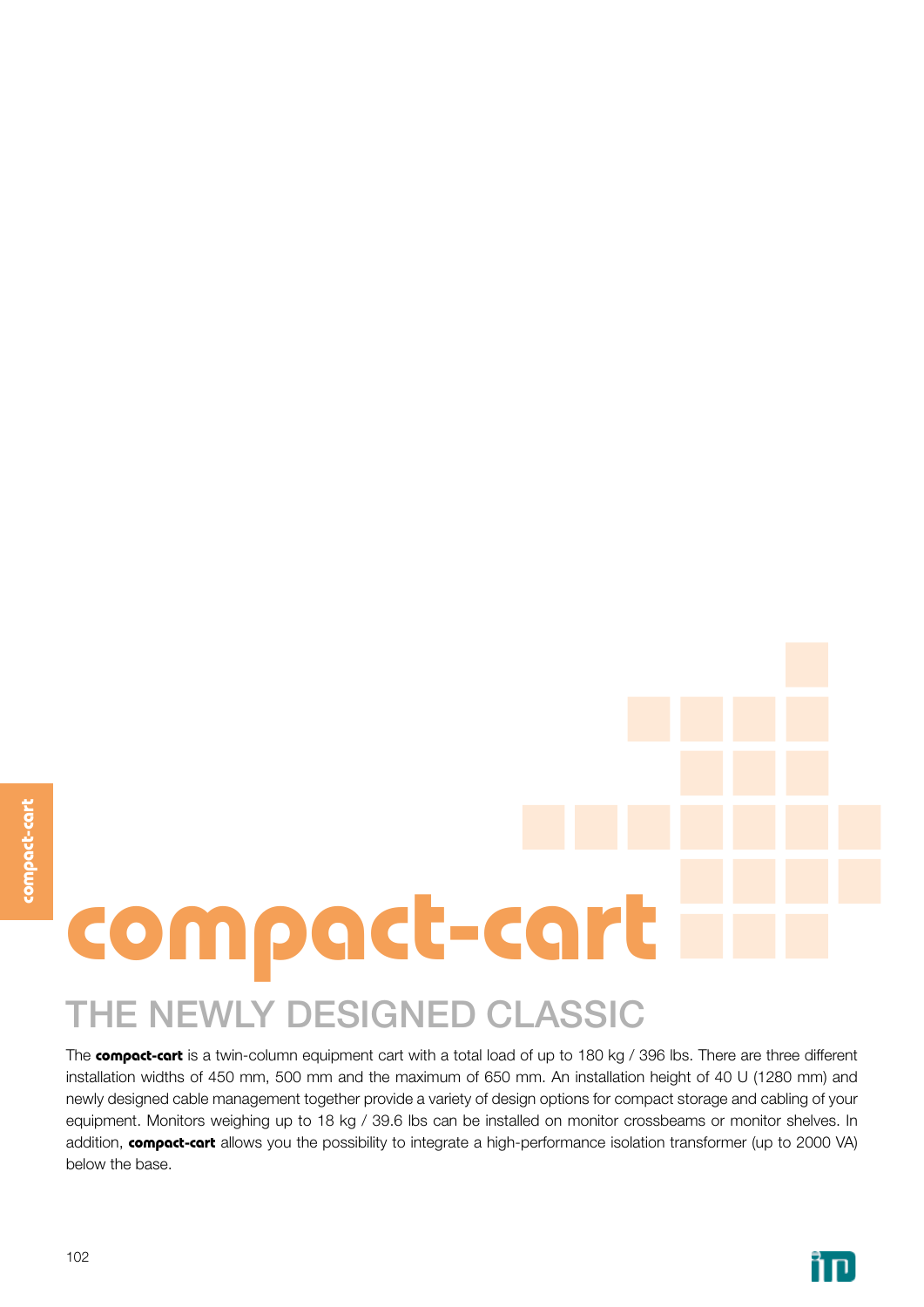





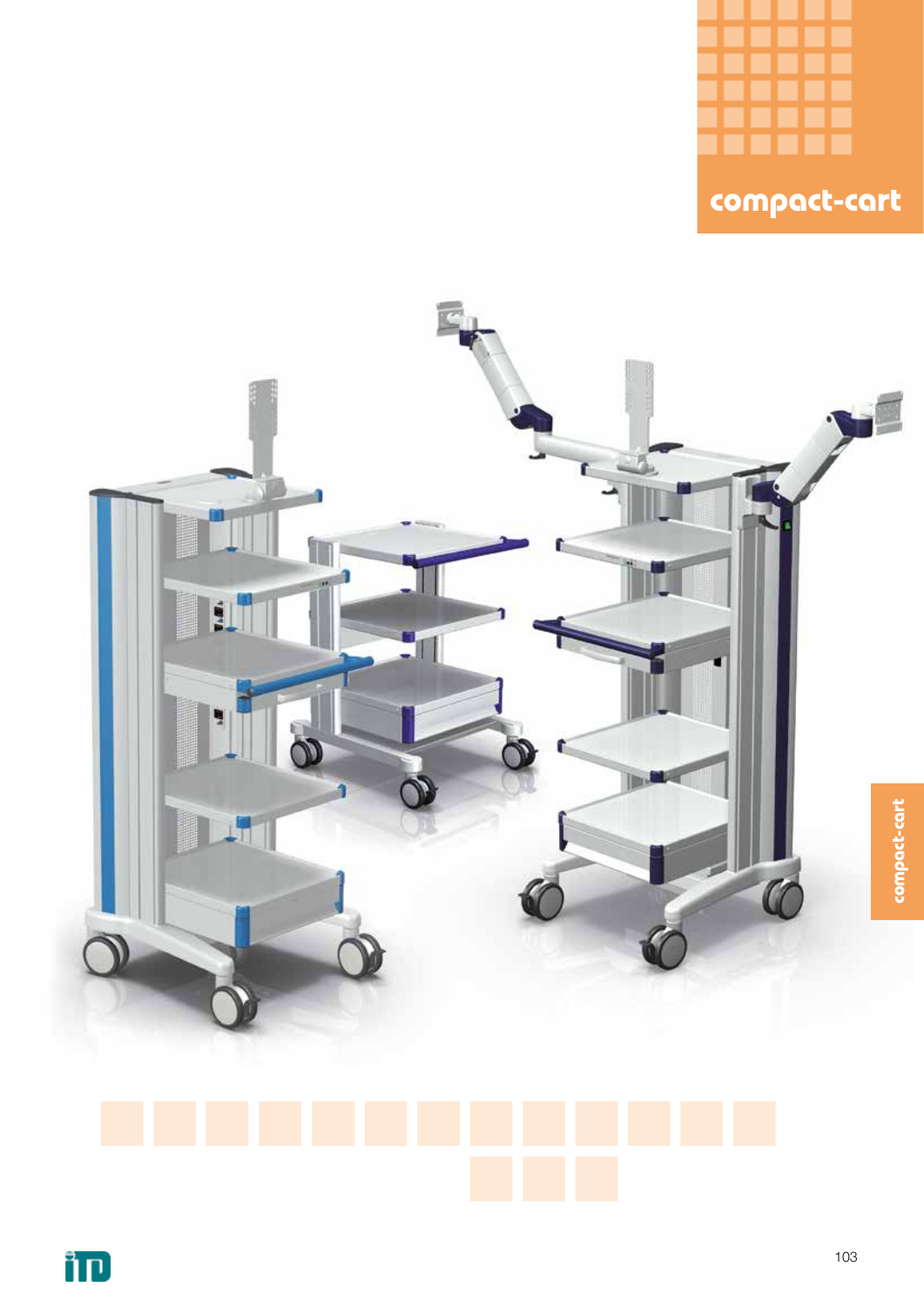# THE COMPACT CART WITH A SPECIAL MISSION



**compact-cart** offers an amount of work area in a particularly compact design. The low centre of gravity and the projecting castors provide outstanding tilt stability.The choice between the two basic frames "Economy" – for small cable volumes – and the outstanding "Profi" version with expanded routing capacity and optional isolating transformer make **compactcart** an all-rounder in a number of areas such as endoscopy or ultrasound diagnostics.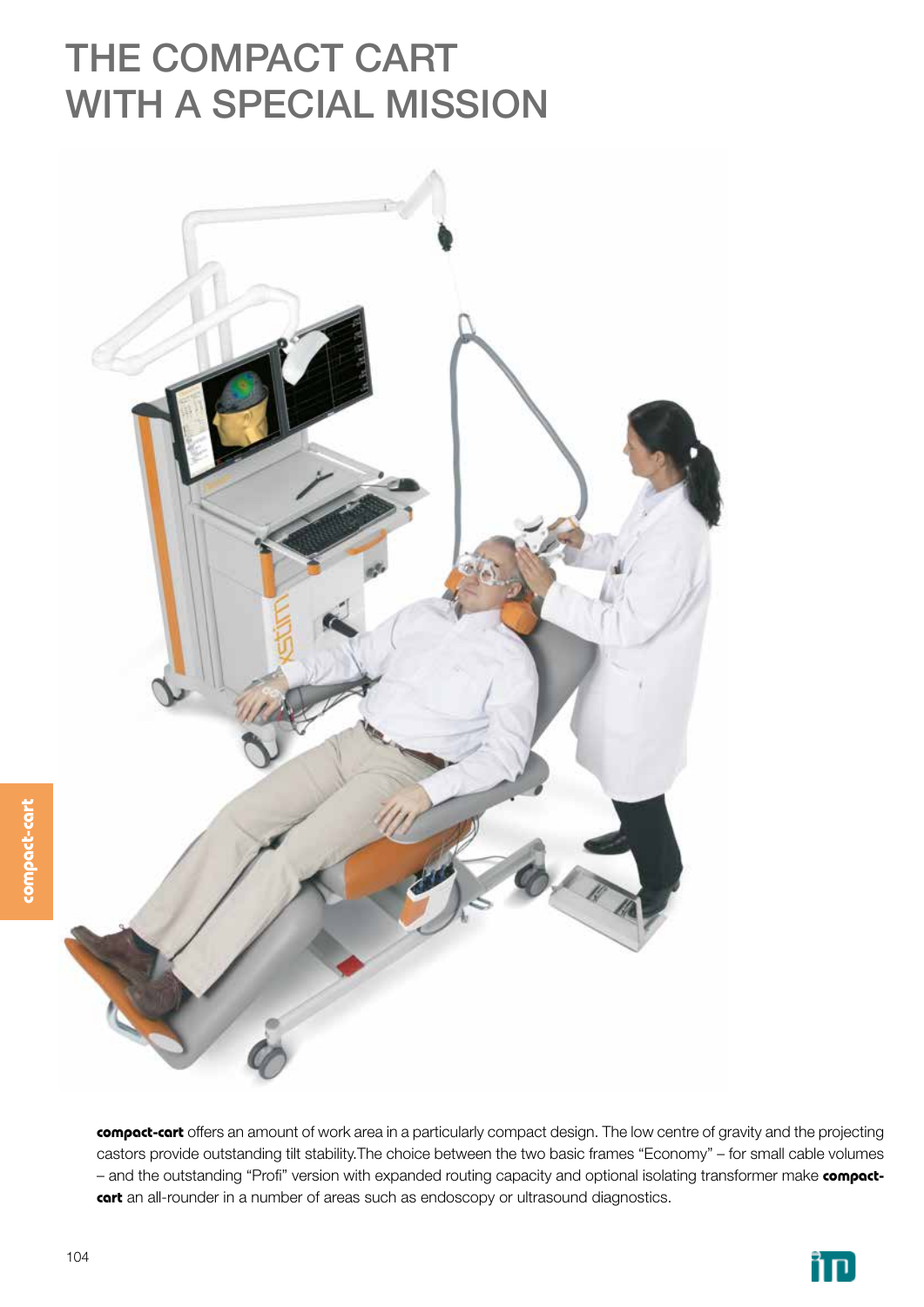



**compact-cart** Application for use measuring technical data of dialysis equipment.



**compact-cart** Application for endoscopic spinal surgery



**compact-cart** Arthroscopy application ×.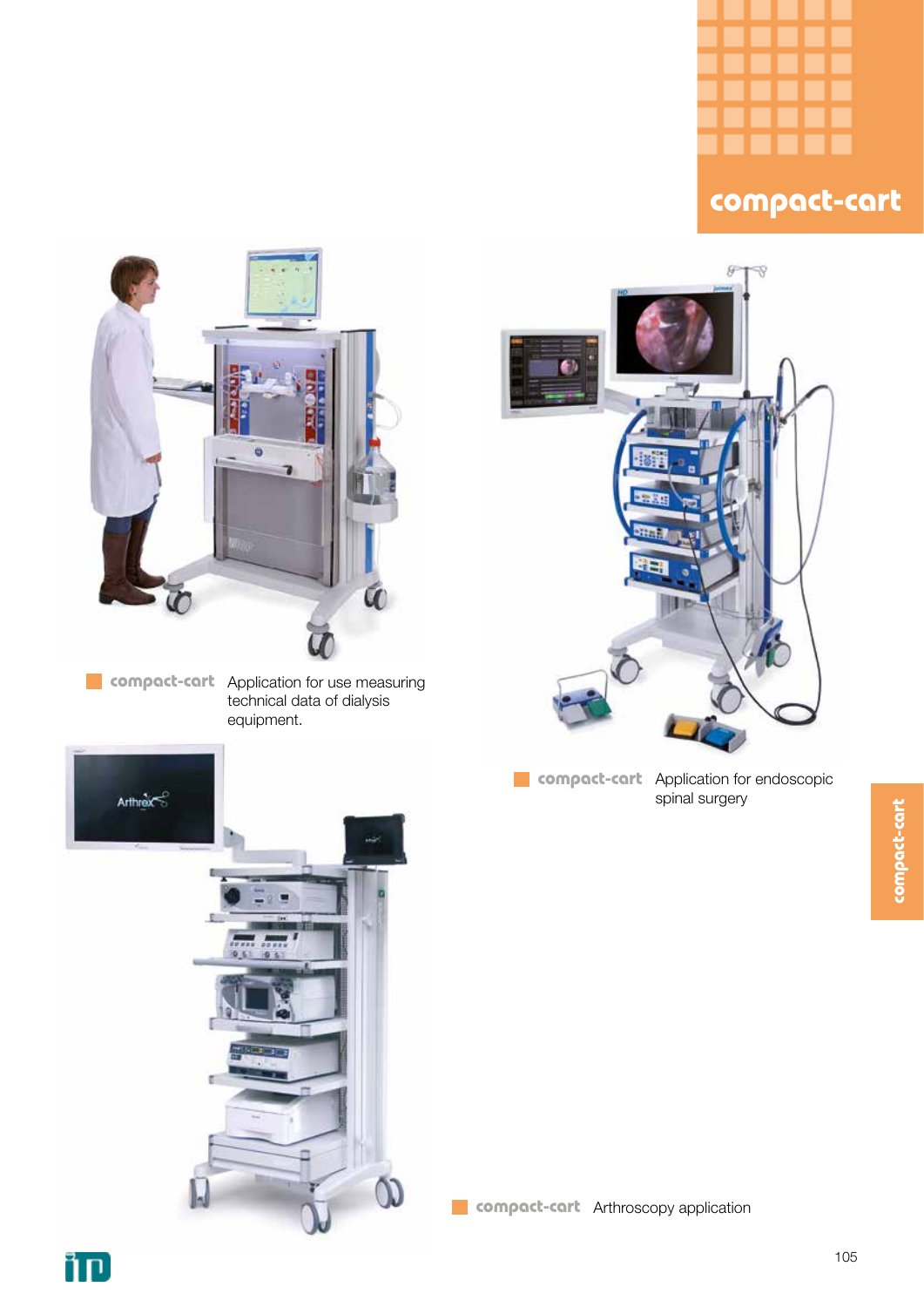### **compact-cart** – THE HIGHLIGHTS AT A GLANCE

#### Possibilities for extensive variations

**Base widths of 450 mm, 500 mm and 650 mm along with mounting heights of up to 40 units** provide for a high degree of variation. Rear doors provide protection against access and even easier mounting possibilities. A rich selection of components and mounting options for accessories, monitor mounts and brackets offer solutions for various requirements.

#### Efficient ergonomics

**compact-cart** can be pushed, pulled or just aligned using the options of handles at the front or on the side of the shelves, behind the power columns or large round handles at the front of the vertical extrusions.

#### Hygienic

- Smooth surfaces and enclosed cable routing provide ideal cleaning conditions.
- **The hygiene of all ITD products is validated with the certificate of the German Society for** Hospital Hygiene (DGKH).

#### Powerful character

**Large areas of space and a high load capacity are provided through compact construction** and exceptional design without the loss of elegance.

#### Smart cable management

**There is enough space in the large rear ducts of the power columns for: socket strips, POAG** connectors and lengths of cable. Data cables can be fed through a separate duct at the front. All the ducts are entirely covered by rubber lips or optional cover strips. The rubber lips allow the cables to be led in or out at any height on the extrusion.

#### Safe power supply

- Isolating transformers of up to 2000 VA with optional insulation monitors offer the possibility of the reduction of high leakage. The mounting position of the isolation transformer at the base helps to maximum the use of space and increase stability without compromising the design.
- Country-specific sockets are mounted in the vertical extrusions of the **compact-cart** and maximise the use of space and are virtually invisible.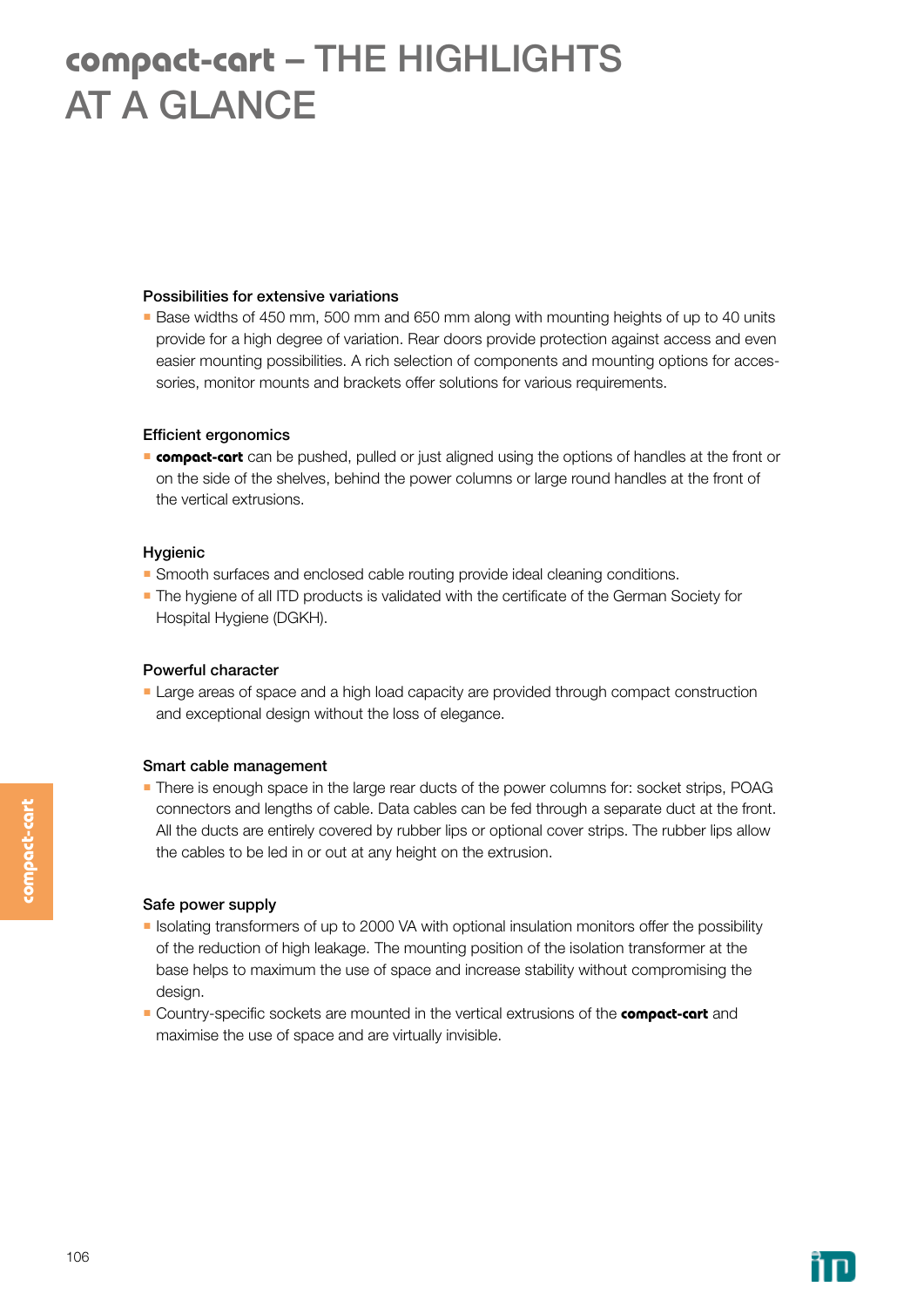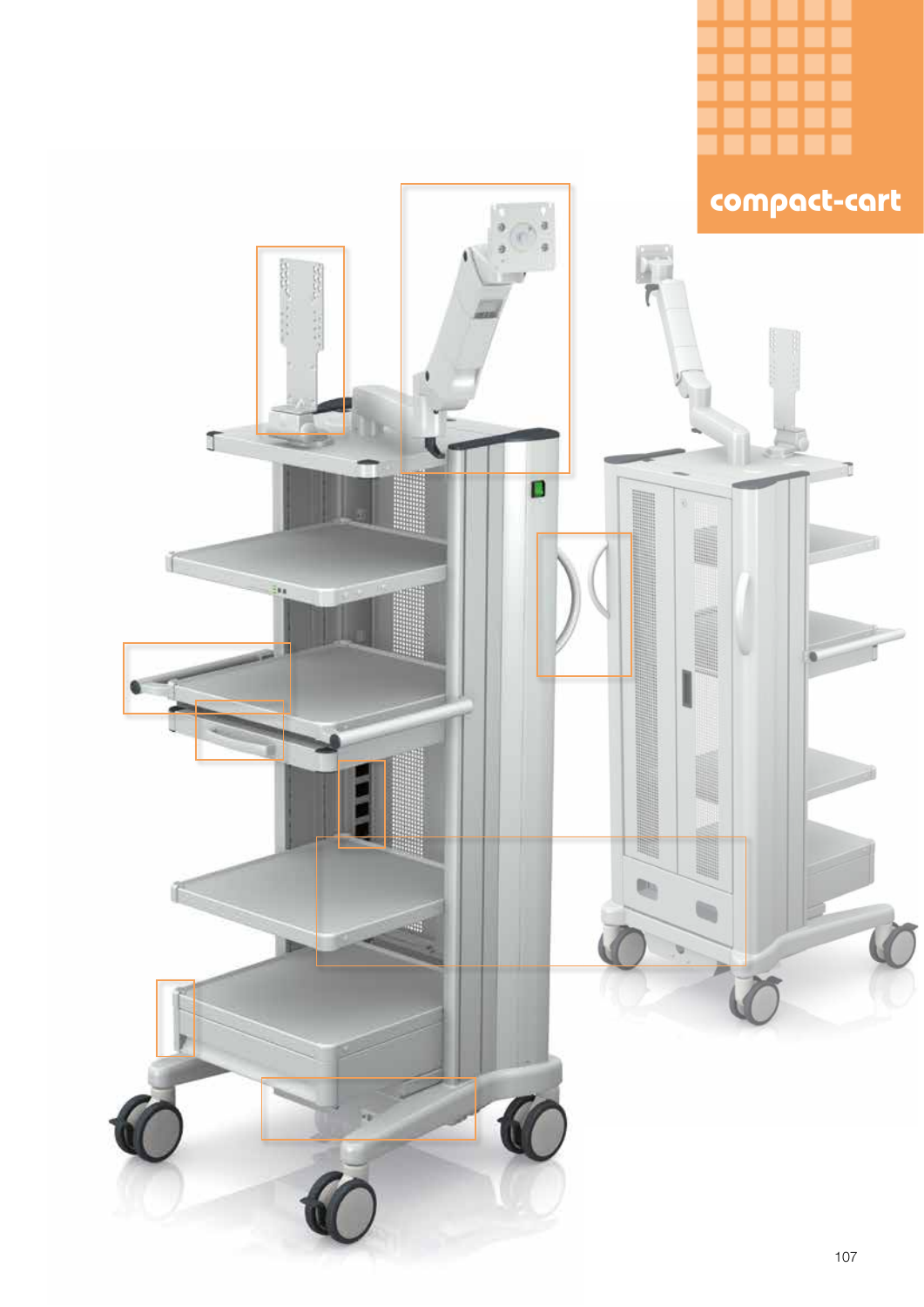# MODULARITY FOR NUMEROUS CONFIGURATION OPTIONS

The modular structure is the defining feature of the **compact-cart** mobile two-column equipment carts and the entire ITD product range, which allows all support systems to be configured, customised, upgraded or easily modified for special functions and application areas using the extensive standard range. This capability allows users to react fast and consistently to any changes or new customer requirements. The T-slots on the vertical extrusion or special devices ensure easy assembly of the components. The display presented alongside shows a small selection of accessories for the **compact-cart** equipment carts.





Shelves are supplied in different versions and the continuous raised edge offers your valuable equipment a secure hold.



**compact-cart** can accommodate several types of monitors on its monitor shelf or on a crossbeam.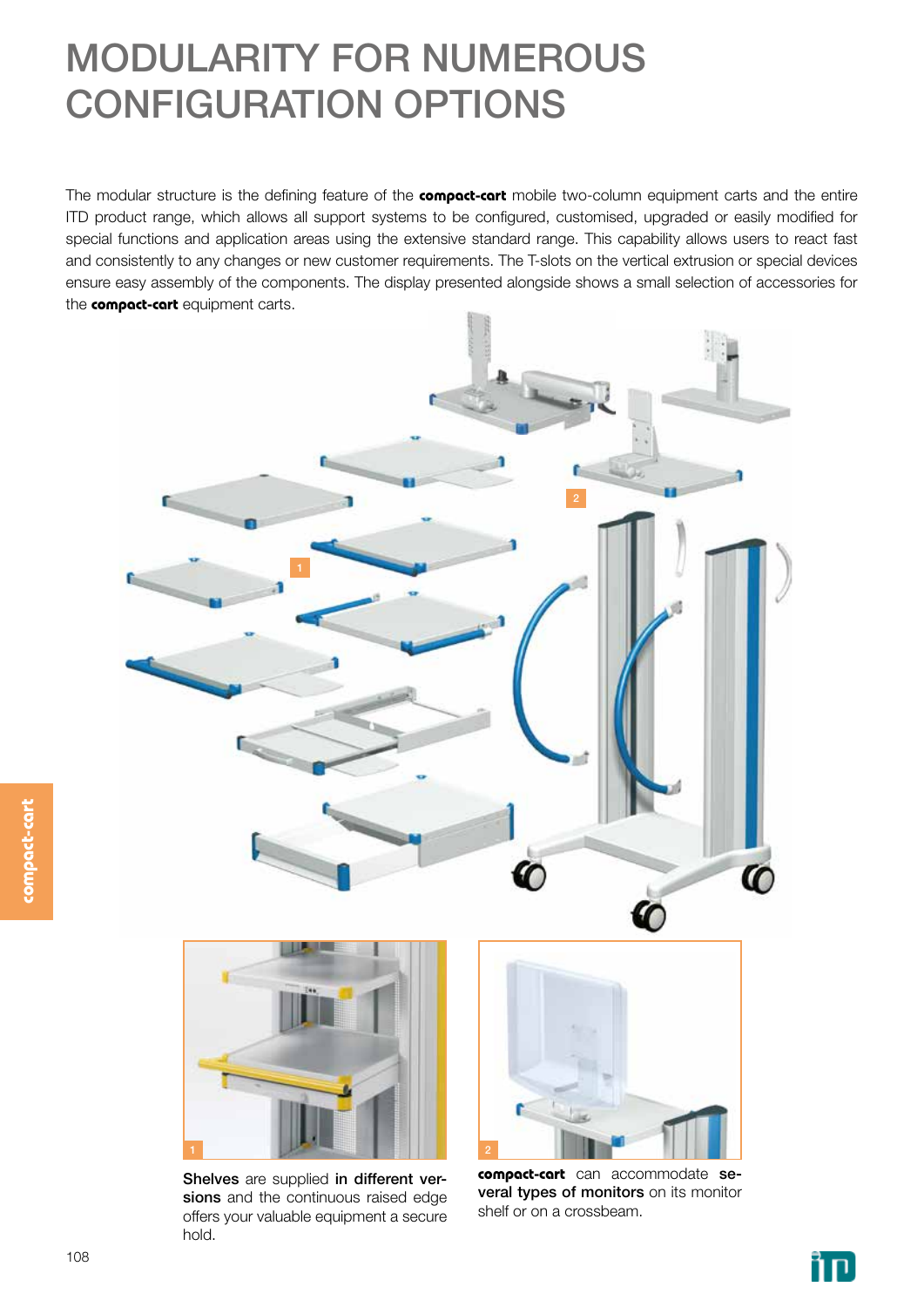







Variable height support arms (with or without a swivel arm) can be attached by means of a monitor shelf, or else fastened directly to the power column.



Powerful isolating transfomers (up to 2000 VA) reduce the maximum discharge current and can be safely incorporated in the equipment cart base.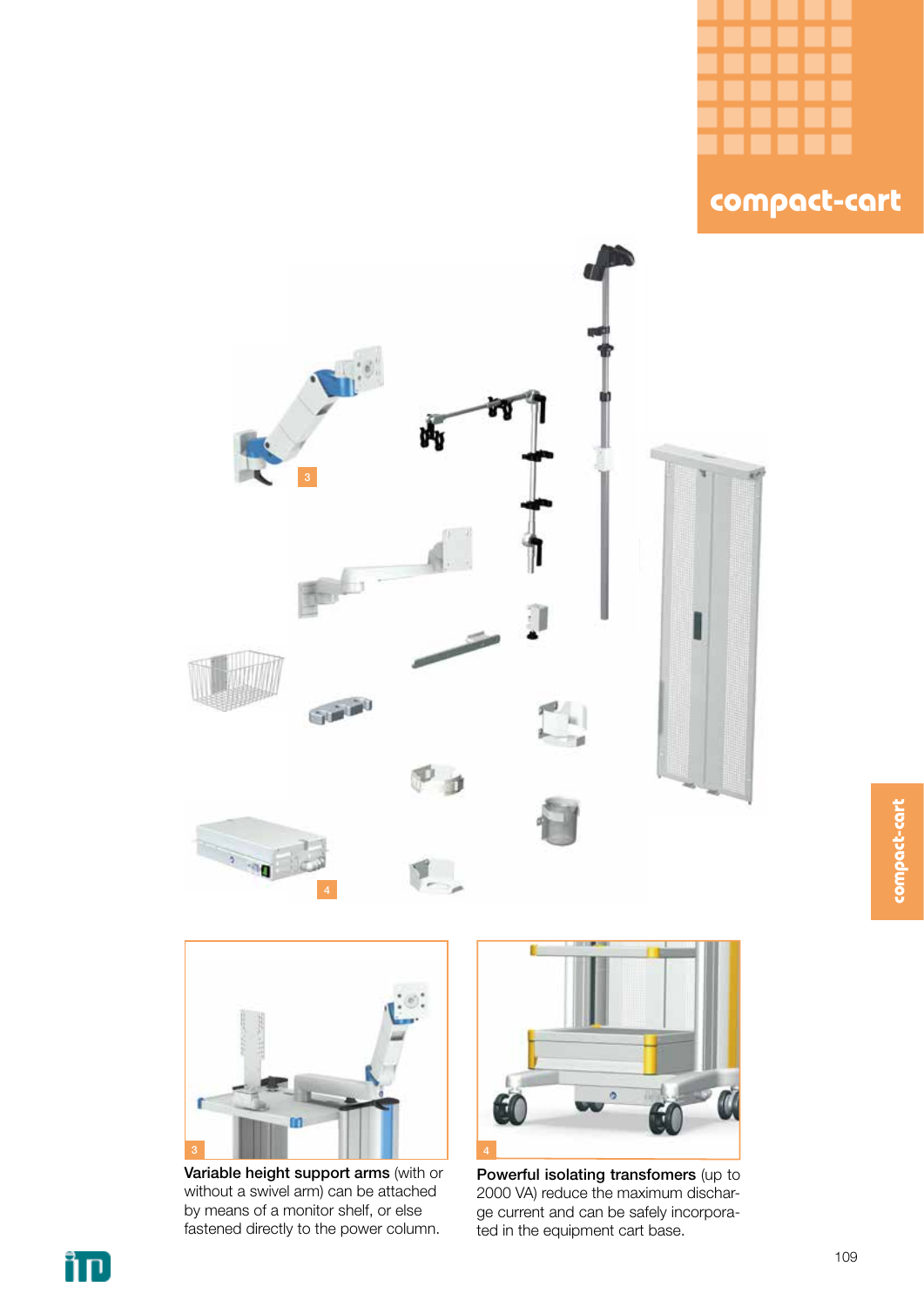# ORDER CONFIGURATIONS





### Installation width W 500mm CC.5080.XXX<sup>1)</sup>

Equipment cart, 35 U (Total height: 1306 mm), fitted with:

- 1 basic frame "Profi" with 4 lockable twin castors Ø 100 mm
- 3 shelves
- 1 shelf with handle at the side
- 1 drawer
- 1 keyboard drawer with mousepad (left / right)
- 1 Monitor crossbeam with tilt and swivel monitor holder, universal, with VESA 75 / 100 adaptation up to 14 kg / 30.8 lbs

Installation height: 35 U (1120 mm) Load capacity: Finish: Decorative trims: Scope of delivery: assembled 180 kg / 396 lbs RAL 7035 light grey powder-coated handles, corners and strips see <sup>1)</sup>

### **compact-cart** video cart Item number:

#### Installation width W 650mm CC.6582.XXX<sup>1)</sup>

Equipment cart, 35 U (Total height: 1331 mm), fitted with:

- 1 basic frame ..Profi<sup>"</sup> with 4 lockable twin castors Ø 125 mm
- 2 shelves
- 1 shelf with handle, front
- 1 drawer
- 1 Monitor crossbeam with tilt and swivel monitor holder, universal, with VESA 75 / 100 adaptation bis 14 kg / up to 30.8 lbs
- 1 socket strip, Schuko, 8-way, with on/off switch

Installation height: 35 U (1120 mm) Load capacity: Finish: Decorative trims: Scope of delivery: assembled 180 kg / 396 lbs RAL 7035 light grey powder-coated handle, corners and strips see 1)



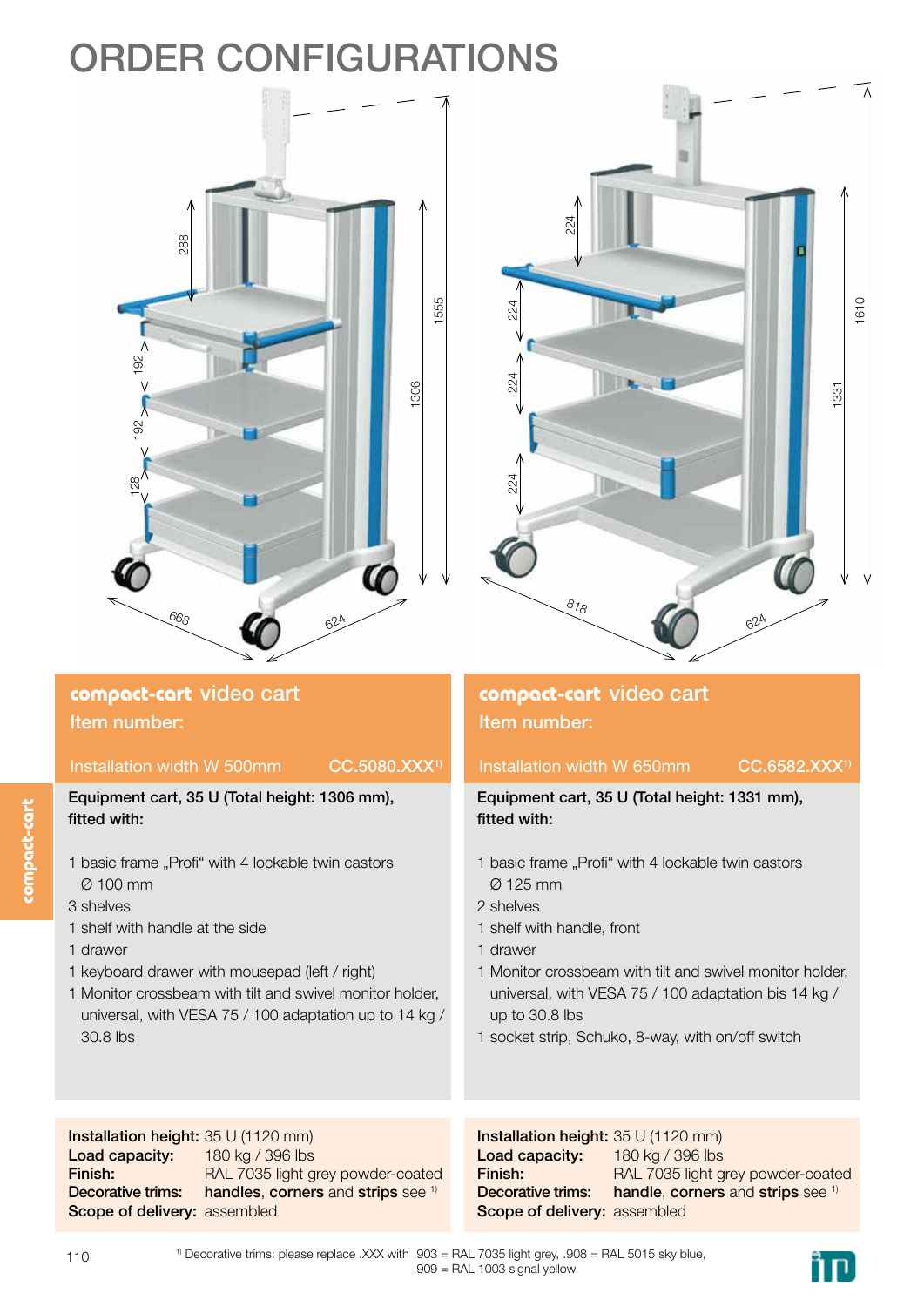

### **compact-cart** video cart Item number:

#### Installation width W 450 mm  $VT.4510.XXX$ <sup>1)</sup>

#### Equipment cart, 40 U (Total height: 1491 mm), fitted with:

- 1 basic frame "Profi" with 4 lockable twin castors Ø 125 mm
- 3 shelves
- 1 shelf with handle, front
- 1 drawer
- 1 keyboard drawer with mousepad (left / right)
- 1 Monitor shelf with tilt and swivel monitor holder, universal, with VESA 75 / 100 adaptation up to 14 kg / 30.8 lbs
- 1 isolating transformer 2000 VA with insulation monitor
- 1 rear doors set

Installation height: 40 U (1280 mm) Load capacity: Finish: Decorative trims: Scope of delivery: assembled 180 kg / 396 lbs RAL 7035 light grey powder-coated handles, corners and strips see <sup>1)</sup>

#### Installation height: 40 U (1280 mm) Load capacity: Finish: Decorative trims: Scope of delivery: assembled 180 kg / 396 lbs RAL 7035 light grey powder-coated handles, corners and strips see <sup>1)</sup>



### **compact-cart** video cart Item number:

#### Installation width W 500mm CC.5081.XXX<sup>1)</sup>

Equipment cart, 40 U (Total height: 1466 mm), fitted with:

- 1 basic frame "Profi" with 4 lockable twin castors Ø 100 mm
- 5 shelves
- 2 vertical round handle, front

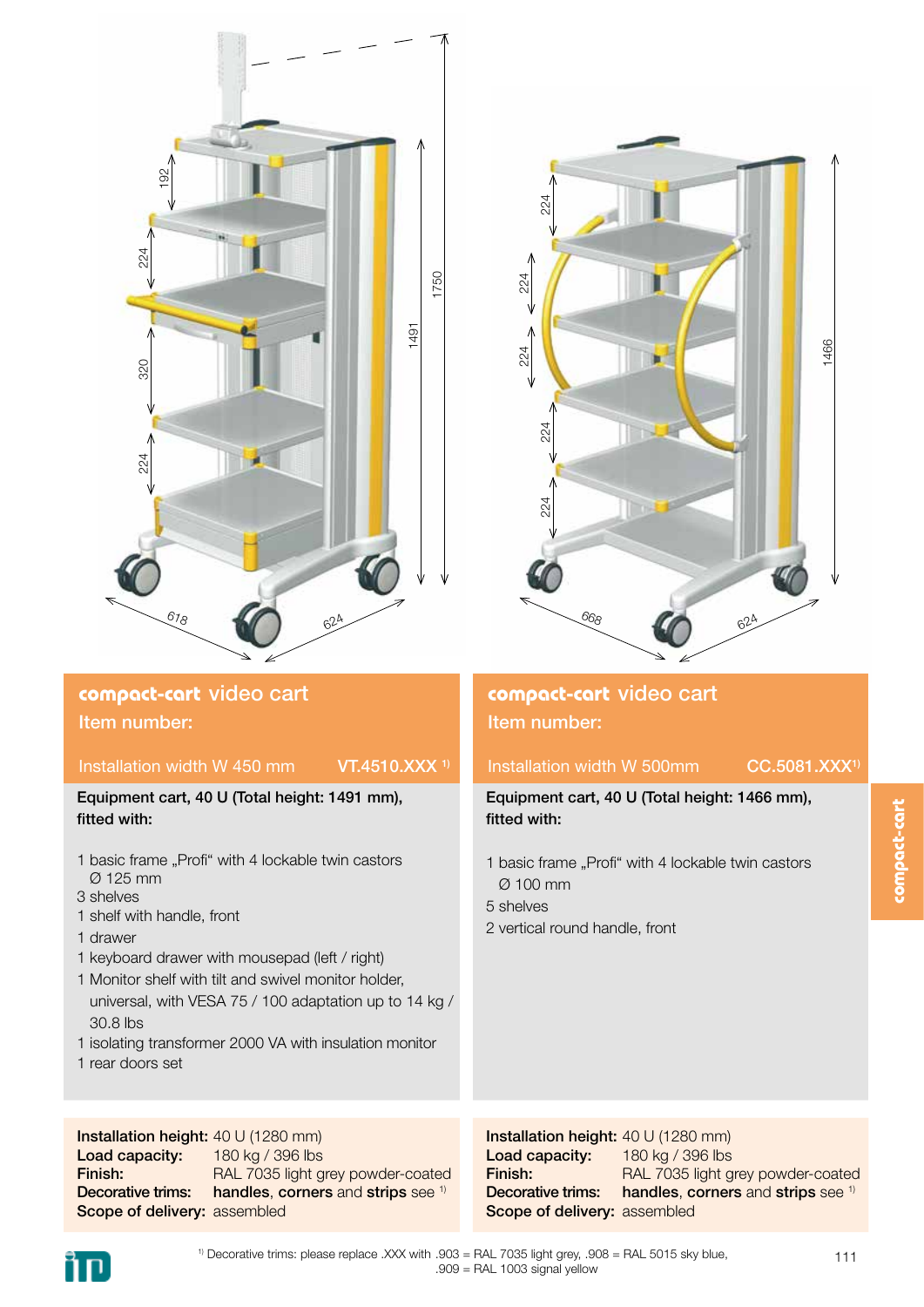# BASIC FRAME **compact-cart**

#### Basic frame **compact-cart** "Economy"

The basic frame for the "Economy" **compact-cart** meets the requirements of a functional, mobile equipment cart and is characterised by extreme rigidity. The design of the base also offers an optimum ratio of storage area to work area. Smaller quantities of cables can be easily accommodated in the vertical extrusions. Four lockable twin castors (Ø 100 mm) ensure high comfort while in motion and secure operational fixture.

| Load capacity: | 150 kg / 330 lbs                                             |
|----------------|--------------------------------------------------------------|
| Material:      | steel / aluminium                                            |
| Finish:        | RAL 7035 light grey powder-coated                            |
|                | <b>Scope of delivery:</b> 1 basic frame "Economy", assembled |



| Installation height H                     | <b>Total height TH</b> | Castors Ø        | Item number<br>W 450 mm | Item number<br>W 500 mm |
|-------------------------------------------|------------------------|------------------|-------------------------|-------------------------|
| 21 U (672 mm)                             | 842 mm                 | $100 \text{ mm}$ | EB.4502.991             | EB.5002.991             |
| 30 U (960 mm)                             | 1130 mm                | $100 \text{ mm}$ | EB.4503.991             | EB.5003.991             |
| 35 U (1120 mm)                            | 1290 mm                | $100 \text{ mm}$ | EB.4504.991             | EB.5004.991             |
| 40 U (1280 mm)                            | 1450 mm                | $100 \text{ mm}$ | EB.4505.991             | EB.5005.991             |
|                                           |                        |                  |                         |                         |
| Counterweight set (on the base crossbeam) |                        |                  | HA.2094.991             | HA.2094.991             |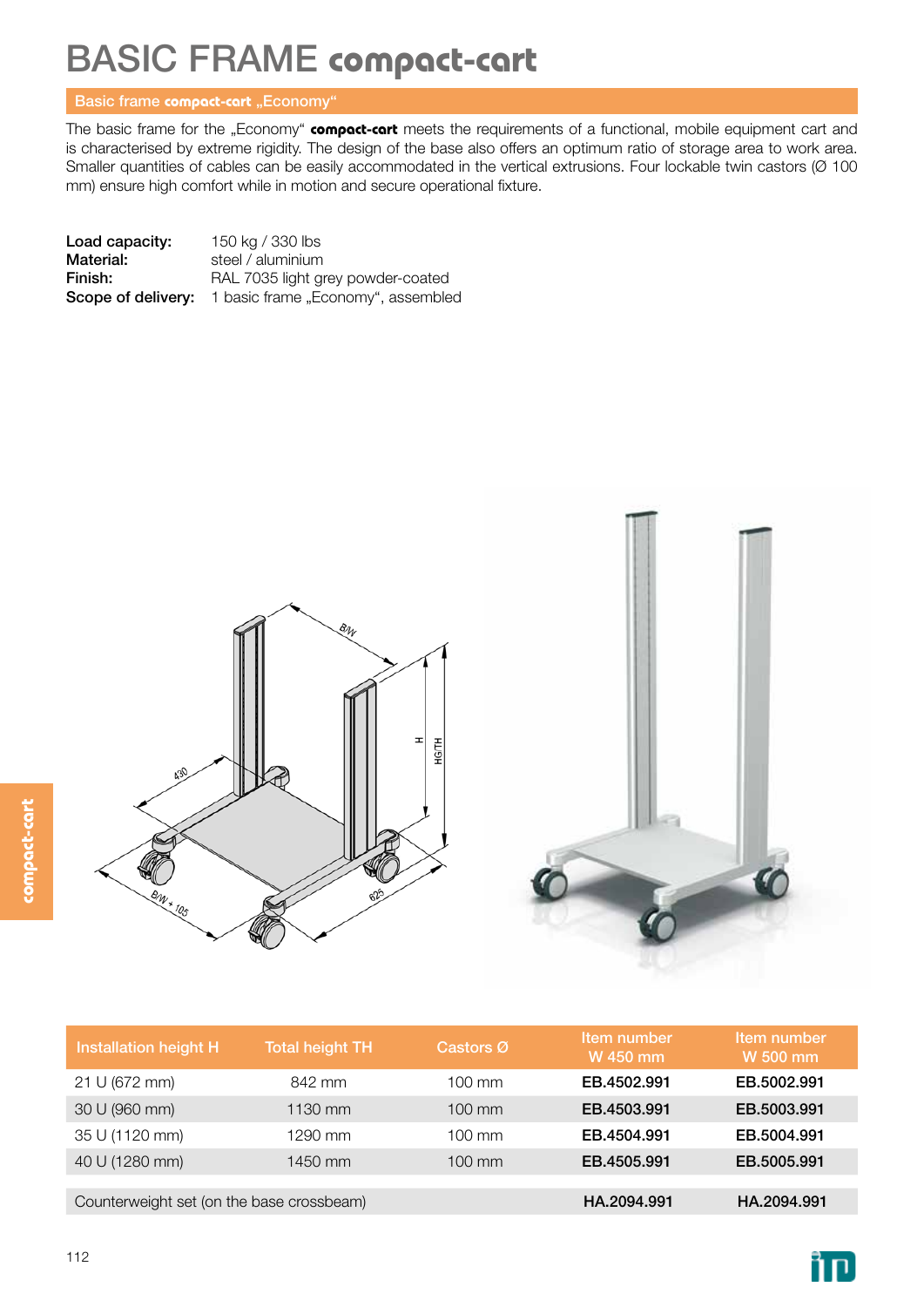#### **Basic frame compact-cart** "Profi"

The two spacious power columns on the basic "Profi" **compact-cart** frame offer an enhanced capacity for the separate installation of larger numbers of power and data cables and socket strips. Optionally, a powerful isolating transformer can be mounted under the base crossbeam. This guarantees secure electrification and effective cable management. Integrated decorative trims can be colour matched to the equipment or the corporate identity. Four lockable twin castors (Ø 100 mm) ensure high comfort while in motion and secure operational fixture.

| Load capacity:    | 180 kg / 396 lbs                                           |
|-------------------|------------------------------------------------------------|
| Material:         | steel / aluminium                                          |
| Finish:           | RAL 7035 light grey powder-coated                          |
| Decorative trims: | $See$ <sup>1)</sup>                                        |
|                   | <b>Scope of delivery:</b> 1 basic frame "Profi", assembled |



| <b>Installation</b><br>height H | <b>Total height TH</b>                       | Castors Ø        | Item number<br>W 450 mm   | Item number<br>W 500 mm   | Item number<br>W 650 mm   |
|---------------------------------|----------------------------------------------|------------------|---------------------------|---------------------------|---------------------------|
| 30 U (960 mm)                   | 1146 mm                                      | $100 \text{ mm}$ | CC.4503.XXX <sup>1)</sup> | CC.5003.XXX <sup>1)</sup> | CC.6503.XXX <sup>1)</sup> |
| 35 U (1120 mm)                  | 1306 mm                                      | $100 \text{ mm}$ | CC.4504.XXX <sup>1)</sup> | CC.5004.XXX <sup>1)</sup> | CC.6504.XXX <sup>1)</sup> |
| 40 U (1280 mm)                  | 1466 mm                                      | $100 \text{ mm}$ | CC.4505.XXX <sup>1)</sup> | CC.5005.XXX <sup>1)</sup> | CC.6505.XXX <sup>1)</sup> |
|                                 |                                              |                  |                           |                           |                           |
|                                 | Counterweight set (under the base crossbeam) |                  | ZV.9511.999               | ZV.9511.999               | ZV.9511.999               |

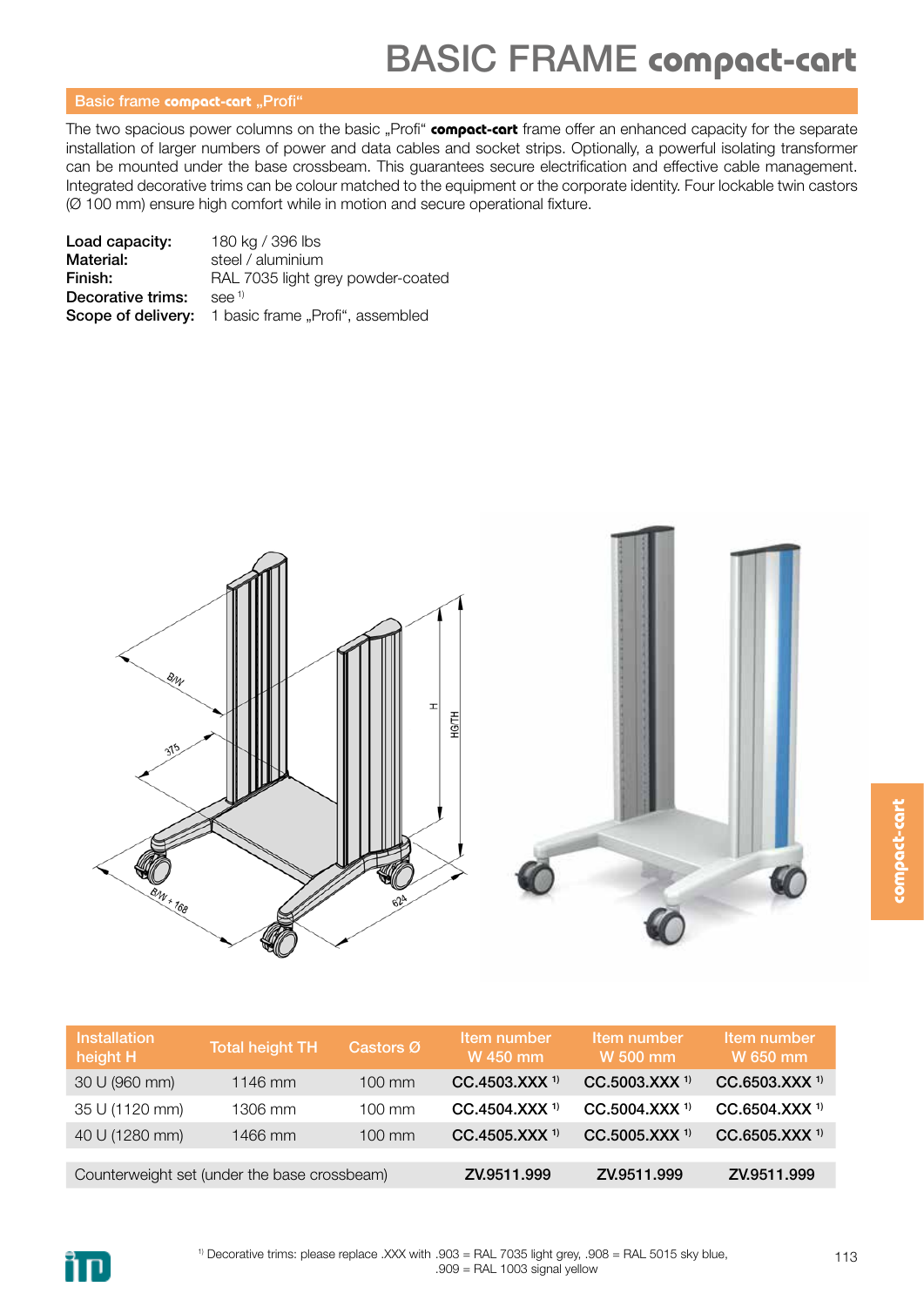### BASIC FRAME **compact-cart**

#### Castor conversion kit **compact-cart**

For further requirements – as conversion kit instead of the specified standard design – the following castors are offered:

Scope of delivery: 1 castor conversion kit, 4 castors, each with wheel lock. Factory assembly only

| <b>Castor conversion kit</b>     | Instead of standard              | Item number |
|----------------------------------|----------------------------------|-------------|
| Ø 100 mm, conductive             | $\varnothing$ 100 mm             | ZV.9428.999 |
| Ø 125 mm, conductive             | $\varnothing$ 100 mm             | ZV.9923.999 |
| $\varnothing$ 125 mm, conductive | $\varnothing$ 100 mm, conductive | ZV.9924.999 |
|                                  |                                  |             |
| Wall protector                   |                                  | ZV.9964.999 |

#### Rear doors set for the basic frame **compact-cart** "Profi"

The lockable rear doors offer optimum protection against unauthorised access to the devices at the back and are also visually and hygienically the perfect solution. The large opening angle of the doors of 135 ° provides unobstructed access to the equipment during installation and service work. If required, the doors can also be easily

unhooked. The perforation in the rear doors allows the air to pass through and also prevents the high-quality, medical devices from overheating.

| Material: | steel                                                     |
|-----------|-----------------------------------------------------------|
| Finish:   | RAL 7035 light grey powder-coated                         |
|           | <b>Scope of delivery:</b> 1 rear doors set, pre-assembled |



| <b>Installation height</b> | Item number W 450 mm | Item number W 500 mm | Item number W 650 mm |
|----------------------------|----------------------|----------------------|----------------------|
| 30 U (960 mm)              | CC.4560.991          | CC.5060.991          | CC.6560.991          |
| 35 U (1120 mm)             | CC.4561.991          | CC.5061.991          | CC.6561.991          |
| 40 U (1280 mm)             | CC.4562.991          | CC.5062.991          | CC.6562.991          |

#### Cable and hose passage for the basic frame **compact-cart**

The cable and hose passage can be used for trolleys with widths of 450, 500 and 650 mm in conjunction with doors only on trolleys with heights of 35 U and 40 U.

| <b>Installation height:</b> $5 \cup (160 \text{ mm})$ |                                                                           |
|-------------------------------------------------------|---------------------------------------------------------------------------|
| Finish:                                               | RAL 7035 light grey powder-coated                                         |
|                                                       | <b>Scope of delivery:</b> 1 cable and hose passage, factory assembly only |



| <b>Designation</b>     |             | $\,$ Item number W 450 mm $\,$ Item number W 500 mm $\,$ Item number W 650 mm $\,$ |             |
|------------------------|-------------|------------------------------------------------------------------------------------|-------------|
| Cable and hose passage | CC.4575.991 | CC.5075.991                                                                        | CC.6575.991 |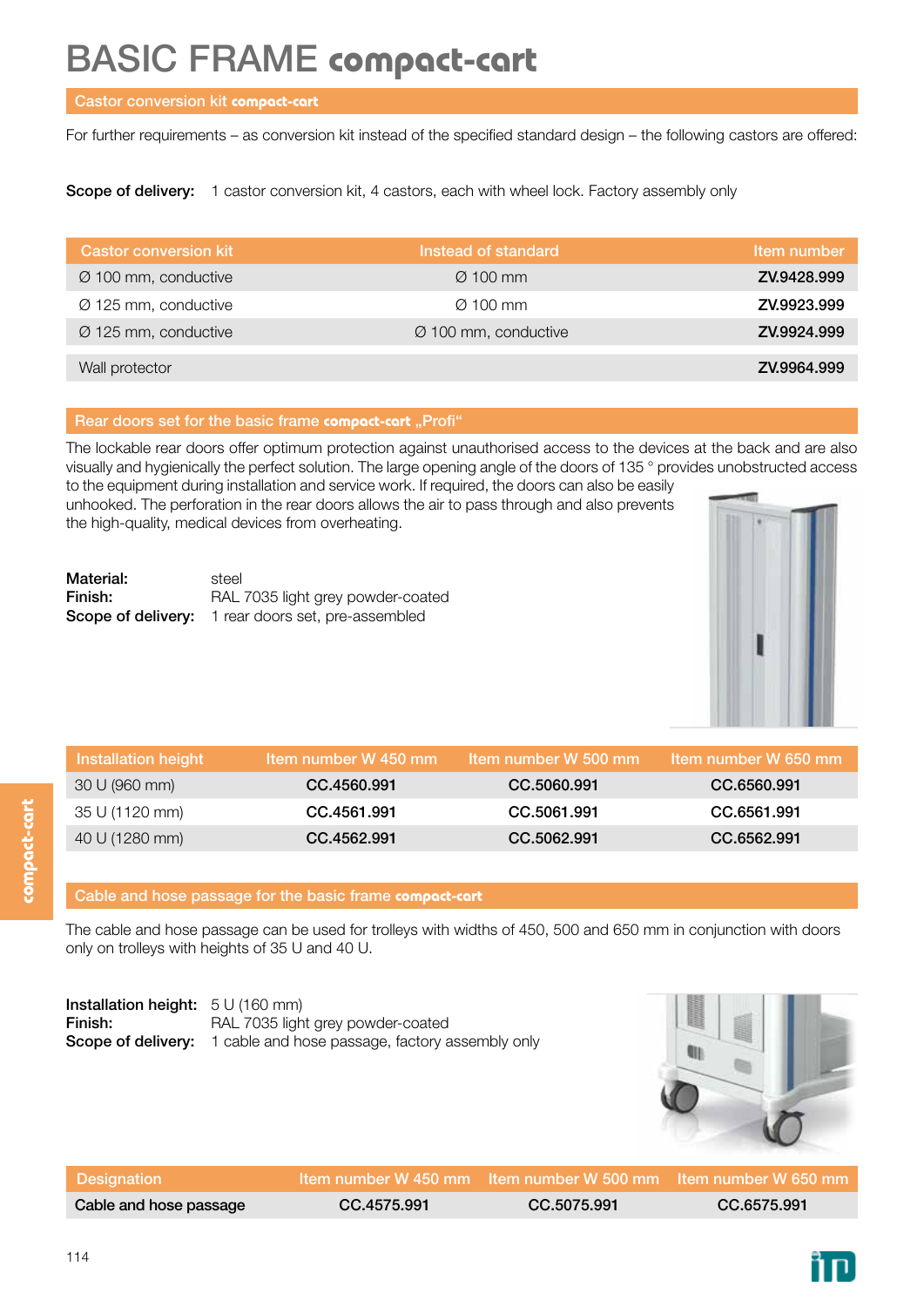# ISOLATING TRANSFORMER **compact-cart**

#### Isolating transformer **compact-cart**

The isolating transformer is used to reduce the dangers for patients and professionals posed by leakage by providing insulation to the network. Single-fault protection and potential-free voltage supply is guaranteed by the use of the isolating transformer. This allows a constant power supply to electro-medical equipment and a safe patient environment. The isolation transformer is fitted below the base crossbeam. The isolating transformers are also available with the option of an insulation monitor.

| Power:                     | 1200 VA / 1600 VA / 2000 VA                                                           |
|----------------------------|---------------------------------------------------------------------------------------|
| Input-/ Output voltage:    | 1200 VA / 1600 VA: 115 V / 115 V or 230 V / 230 V, 50 Hz / 60 Hz - switchable,        |
|                            | <b>2000 VA:</b> 230 V / 230 V, 50 Hz / 60 Hz                                          |
| Power input:               | IEC 320 EURO input for use of country-specific power cables                           |
| Design:                    | toroidal transformer                                                                  |
|                            | <b>Conditionally short circuit proof:</b> in conformity with IEC 742 and IEC 601-1    |
| Inrush current limitation: | electronically regulated on nominal current                                           |
| Safety class:              |                                                                                       |
| Insulation voltage:        | PRI - Earth: 1500 V, SEC - Earth: 1500 V, PRI - SEC: 4000 V                           |
| Fuse protection:           | primary 2-phase with micro fuse                                                       |
| Test:                      | CE labelling, NRTL-approval for 1600 VA and 1600 VA with insulation monitor           |
| <b>Protection class:</b>   | IP <sub>20</sub>                                                                      |
| Material:                  | steel/copper                                                                          |
| Finish:                    | RAL 7035 light grey powder-coated                                                     |
| Installation:              | under the base crossbeam                                                              |
| Scope of delivery:         | 1 isolating transformer 1200 VA, 1600 VA or 2000 VA, fitted with: on/off switch;      |
|                            | power cable earthed Schuko 5m; 2x4-way equipotential bonding connectors               |
|                            | IEC320; plug removal barrier, insulation monitor (depending on type), pre-            |
|                            | assembled. In case of ordering insulation monitor and integration of on/off switch in |

#### Insulation monitor ELG (Earth Leakage Guard) including temperature monitoring

Insulation monitor gives out a visual and acoustic signal and the light-emitting diode and sound indicate that there is a critical fall in the isolation resistance of the whole system. This system does not replace the recommended regular tests and maintenance of those devices that are connected.

the power column - factory assembly only.

**Operate value:**  $53 \text{ kOhm } \pm 5\%$ Test resistance: 33 kOhm AC internal resistance: 220 kOhm DC internal resistance: 320 kOhm Measuring direct voltage:  $12 \text{ V} \pm 0.3 \text{ V}$ Max. measuring current:  $< 0.5$  mA Max. external DC voltage: 250 V DC

**Input voltage:** 150 V / 230 VAC ± 15%, 50 Hz / 60 Hz



| Isolating transformer for compact-cart         | Item number<br>without insulation monitor | Item number<br>with insulation monitor |
|------------------------------------------------|-------------------------------------------|----------------------------------------|
| Isolating transformer, Power 1200 VA           | ZV.9358.999                               | ZV.9359.999                            |
| Isolating transformer, Power 1600 VA           | ZV.9362.999                               | ZV.9363.999                            |
| Isolating transformer, Power 2000 VA           | ZV.9360.999                               | ZV.9361.999                            |
|                                                |                                           |                                        |
| On / Off switch integrated in the power column |                                           | Item number                            |
|                                                |                                           | CC.0337.999                            |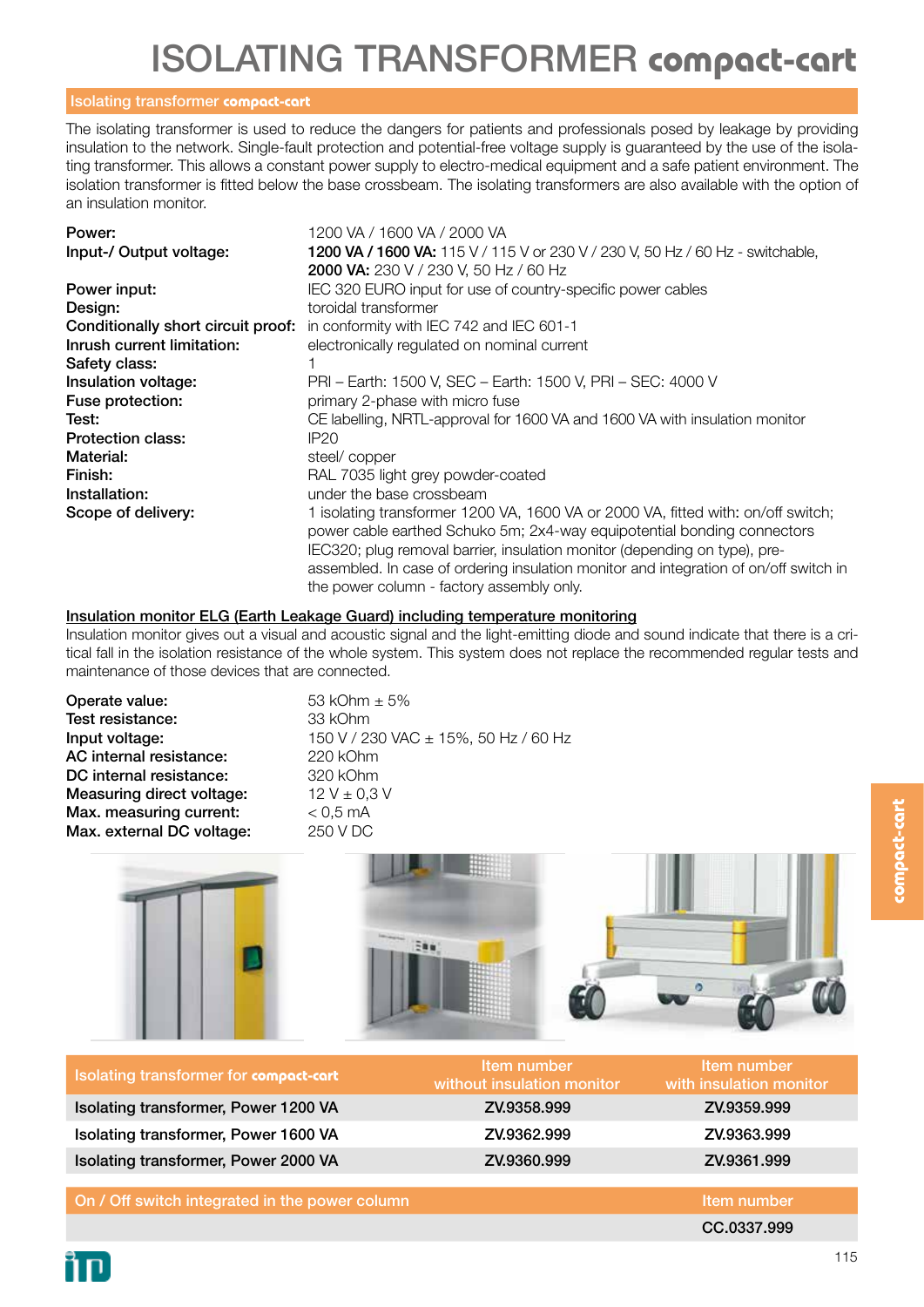### SOCKET STRIPS **compact-cart**

#### EURO socket strip for **compact-cart**

Ratings: 10 A / 250 VAC<br>Installation: in the power c

in the power columns Scope of delivery: 1 EURO socket strip including mounting hardware



| <b>Descriptiom</b>                    | Connection cable | Standard       | Item number |
|---------------------------------------|------------------|----------------|-------------|
| 6-way, with external earthing contact | without          | IEC 320        | ZV.9562.999 |
| 8-way, with external earthing contact | without          | <b>IFC 320</b> | ZV.9377.999 |

The corresponding connection cable must be ordered separately and can be found in the Chapter Accessories.

#### Socket strips Schuko for **compact-cart**

| Ratings:      | 16 A / 250 VAC                                                              |
|---------------|-----------------------------------------------------------------------------|
| Installation: | in the power columns                                                        |
|               | <b>Scope of delivery:</b> 1 socket strip Schuko including mounting hardware |



| <b>Designation</b>                                                      | <b>Connection cable</b> | <b>Standard</b>       | Item number |
|-------------------------------------------------------------------------|-------------------------|-----------------------|-------------|
| 6-way, with earthing contact                                            | 5m                      | DIN VDE 0620-1        | ZV.9563.999 |
| 8-way, with earthing contact                                            | 5 <sub>m</sub>          | <b>DIN VDE 0620-1</b> | ZV.9564.999 |
| 8-way, with on/off switch and earthing contact                          | 5m                      | DIN VDE 0620-1        | ZV.9565.999 |
| 8-way, with on/off switch in the power column,<br>factory assembly only | 5 <sub>m</sub>          | DIN VDE 0620-1        | ZV.9566.999 |

#### Socket strip French Standard for **compact-cart**

**Ratings:** 16 A / 250 VAC **Installation:** in the power columns Scope of delivery: 1 socket strip French Standard including mounting hardware



| Designation                                                            | Connection cable | ⊾Standard \ | / Item number⊥ |
|------------------------------------------------------------------------|------------------|-------------|----------------|
| Socket strip French Standard, 6-way, with external<br>earthing contact | 5m               | CEE7. UTE   | ZV.9567.999    |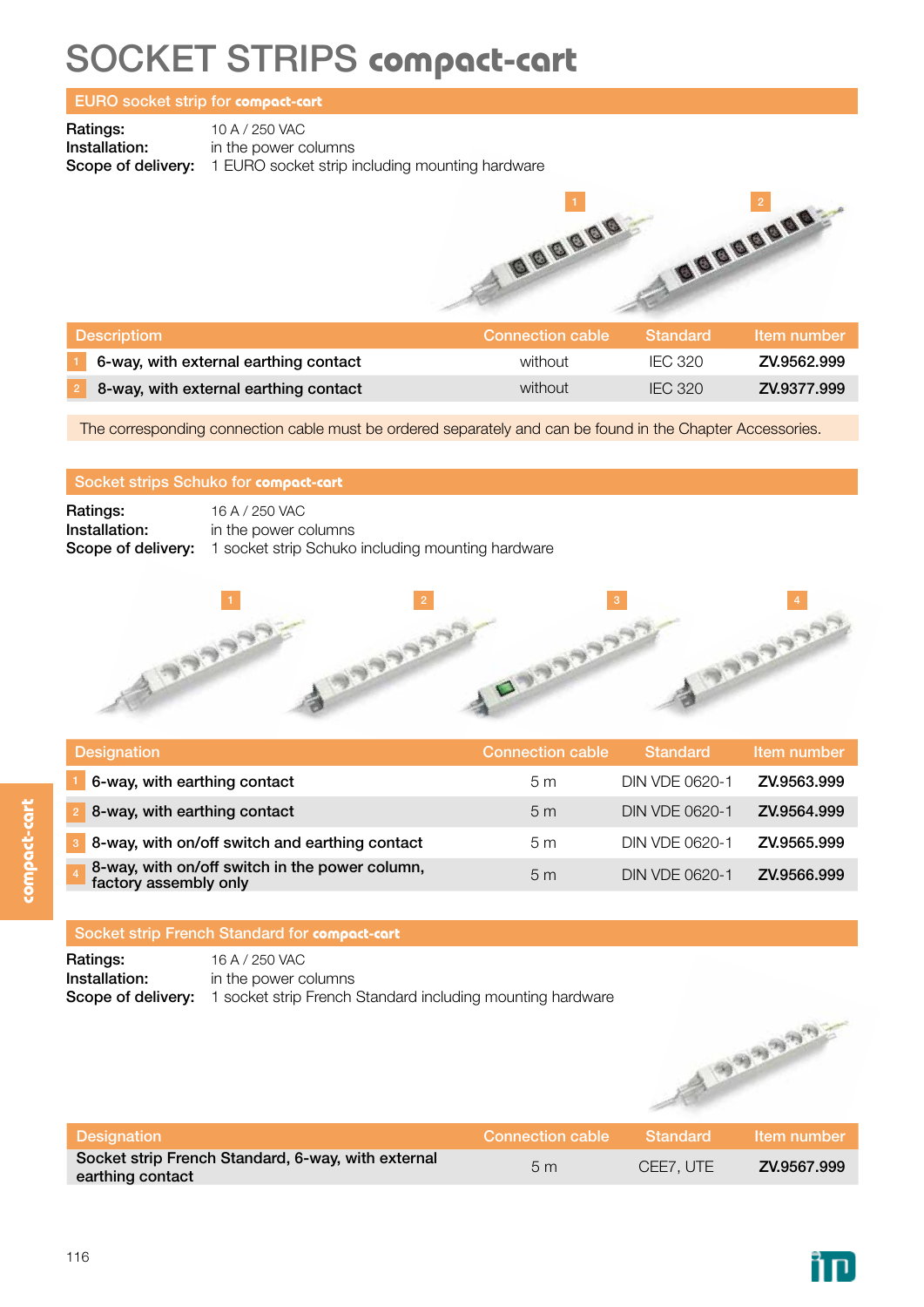### SHELVES **compact-cart**

#### Shelves for **compact-cart**

The shelves for the **compact-cart** are characterised by being spacious, with raised edges and rounded decorative corners. The low installation height saves space and creates valuable space for other system components. The shelves are available with various features such as handles or a mousepad. The integrated mousepad is extendable to the right and to the left. The handles are available in different colours.

| Installation height: | 1 U (32 mm)                                                                         |
|----------------------|-------------------------------------------------------------------------------------|
| Dimensions:          | <b>W 450 mm:</b> 450 mm x 491 mm (W x D); <b>W 500 mm:</b> 500 mm x 491 mm (W x D); |
|                      | <b>W 650 mm:</b> 650 mm $\times$ 491 mm (W $\times$ D)                              |
| Usable area:         | <b>W 450 mm:</b> 406 mm x 447 mm (W x D); <b>W 500 mm:</b> 456 mm x 447 mm (W x D); |
|                      | <b>W 650 mm:</b> 606 mm $\times$ 447 mm (W $\times$ D)                              |
| Load capacity:       | 50 kg / 110 lbs distributed load                                                    |
| Material:            | steel / aluminium                                                                   |
| Finish:              | RAL 7035 light grey powder-coated                                                   |
| Decorative trims:    | handles and corners see 1)                                                          |
| Installation:        | in the T-slots of vertical extrusion                                                |
| Scope of delivery:   | 1 shelf including mounting hardware, pre-assembled                                  |





| <b>Designation</b>             | Item number<br>W 450 mm     | Item number<br>W 500 mm     | Item number<br>W 650 mm   |
|--------------------------------|-----------------------------|-----------------------------|---------------------------|
| <b>Shelf</b>                   | CC.4520.XXX <sup>1)</sup>   | $CC.5020.XXX$ <sup>1)</sup> | CC.6520.XXX <sup>1)</sup> |
| Shelf with handle              | $CC.4521.XXX$ <sup>1)</sup> | CC.5021.XXX <sup>1)</sup>   | CC.6521.XXX <sup>1)</sup> |
| Shelf with handles at the side | CC.4524.XXX <sup>1)</sup>   | $CC.5024.XXX$ <sup>1)</sup> | CC.6524.XXX <sup>1)</sup> |
| Shelf with mousepad            | CC.4522.XXX <sup>1)</sup>   | $CC.5022.XXX$ <sup>1)</sup> | CC.6522.XXX <sup>1)</sup> |
| Shelf with handle and mousepad | CC.4523.XXX <sup>1)</sup>   | CC.5023.XXX <sup>1)</sup>   | CC.6523.XXX <sup>1)</sup> |



**compact-cart**

compact-cart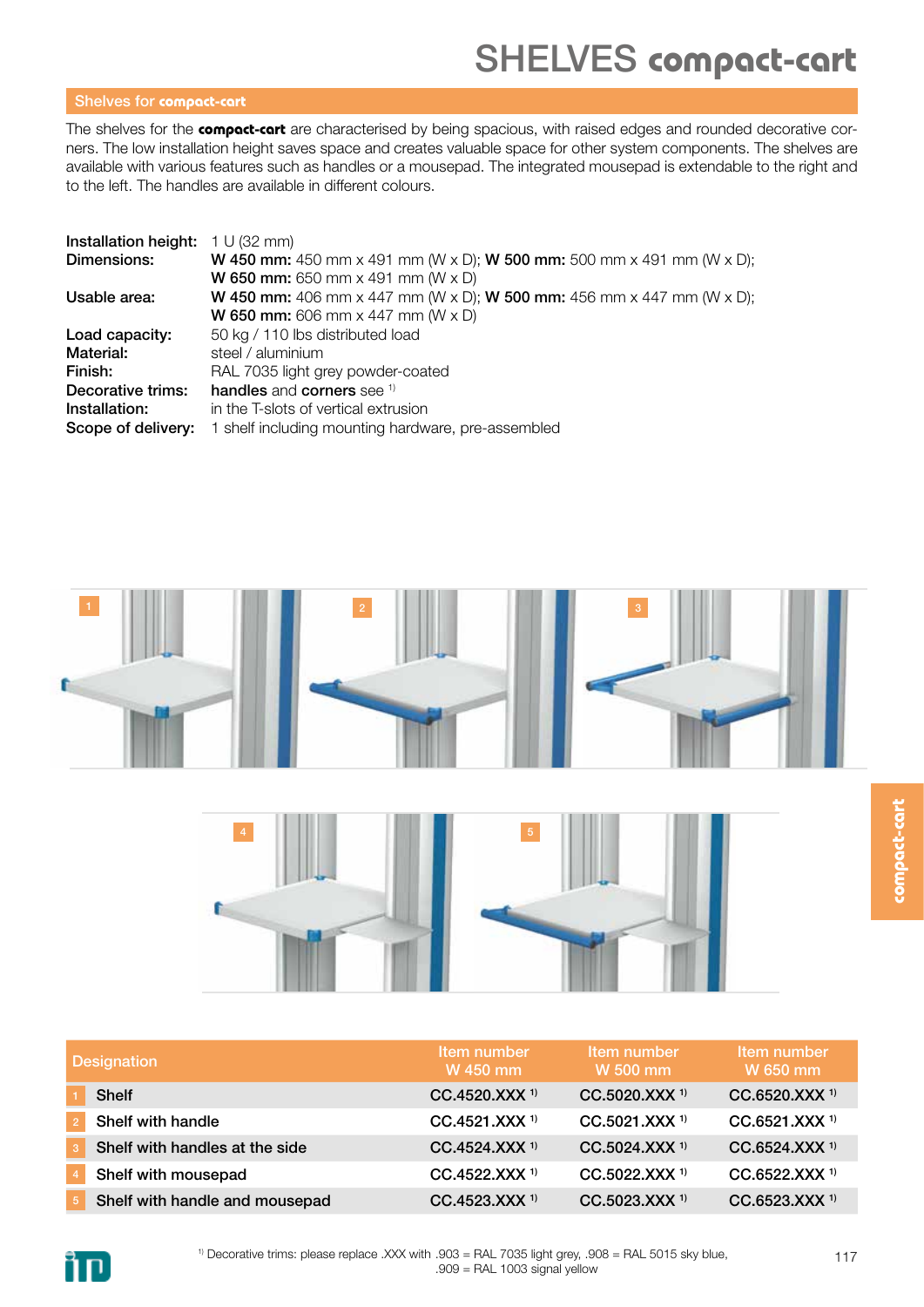### SHELVES **compact-cart**

#### Shelf depth of 320 mm for **compact-cart**

This shelf is space-saving and suitable for accommodating small, medical devices or monitors.

| Installation height: | 1 U (32 mm)                                                                         |  |
|----------------------|-------------------------------------------------------------------------------------|--|
| Dimensions:          | <b>W 450 mm:</b> 450 mm x 320 mm (W x D); <b>W 500 mm:</b> 500 mm x 320 mm (W x D); |  |
|                      | <b>W 650 mm:</b> 650 mm $\times$ 320 mm (W $\times$ D)                              |  |
| Usable area:         | <b>W 450 mm:</b> 406 mm x 276 mm (W x D); <b>W 500 mm:</b> 456 mm x 276 mm (W x D); |  |
|                      | <b>W 650 mm:</b> 606 mm $\times$ 276 mm (W $\times$ D)                              |  |
| Load capacity:       | 50 kg / 110 lbs distributed load                                                    |  |
| Material:            | steel / aluminium                                                                   |  |
| Finish:              | RAL 7035 light grey powder-coated                                                   |  |
| Decorative trims:    | corners see 1)                                                                      |  |
| Installation:        | in the T-slots of vertical extrusion                                                |  |
| Scope of delivery:   | 1 shelf including mounting hardware, pre-assembled                                  |  |

| Designation        | <b>Item number</b><br>W 450 mm | Item number<br>W 500 mm     | <b>Item number</b><br><b>W</b> 650 mm |
|--------------------|--------------------------------|-----------------------------|---------------------------------------|
| Shelf depth 320 mm | $CC.4528.XXX$ <sup>1)</sup>    | $CC.5028.XXX$ <sup>1)</sup> | $CC.6528.XXX$ <sup>1)</sup>           |

#### Flat shelf for **compact-cart**

The flat shelf has no round raised edge so printer paper drawers can be left open without any problem and also offers a larger working area.

| Installation height: | 1 U (32 mm)                                                                         |
|----------------------|-------------------------------------------------------------------------------------|
| Dimensions:          | <b>W 450 mm:</b> 450 mm x 491 mm (W x D); <b>W 500 mm:</b> 500 mm x 491 mm (W x D)  |
|                      | <b>W 650 mm:</b> 650 mm $\times$ 491 mm (W $\times$ D)                              |
| Usable area:         | <b>W 450 mm:</b> 450 mm x 491 mm (W x D); <b>W 500 mm:</b> 500 mm x 491 mm (W x D); |
|                      | <b>W 650 mm:</b> 650 mm $\times$ 491 mm (W $\times$ D)                              |
| Load capacity:       | 15 kg / 33 lbs distributed load                                                     |
| Material:            | steel / aluminium                                                                   |
| Finish:              | RAL 7035 light grey powder-coated                                                   |
| Decorative trims:    | corners see $1$                                                                     |
| Installation:        | in the T-slots of vertical extrusion                                                |
| Scope of delivery:   | 1 shelf including mounting hardware, pre-assembled                                  |
|                      |                                                                                     |

| <b>Designation</b> | <b>Item number</b><br>W 450 mm | Item number<br><b>W</b> 500 mm | <b>Item number</b><br>M 650 mm |
|--------------------|--------------------------------|--------------------------------|--------------------------------|
| <b>Flat shelf</b>  | $CC.4526.XXX$ <sup>1)</sup>    | CC.5026. XXX 1                 | CC.6526. XXX <sup>1</sup>      |

r

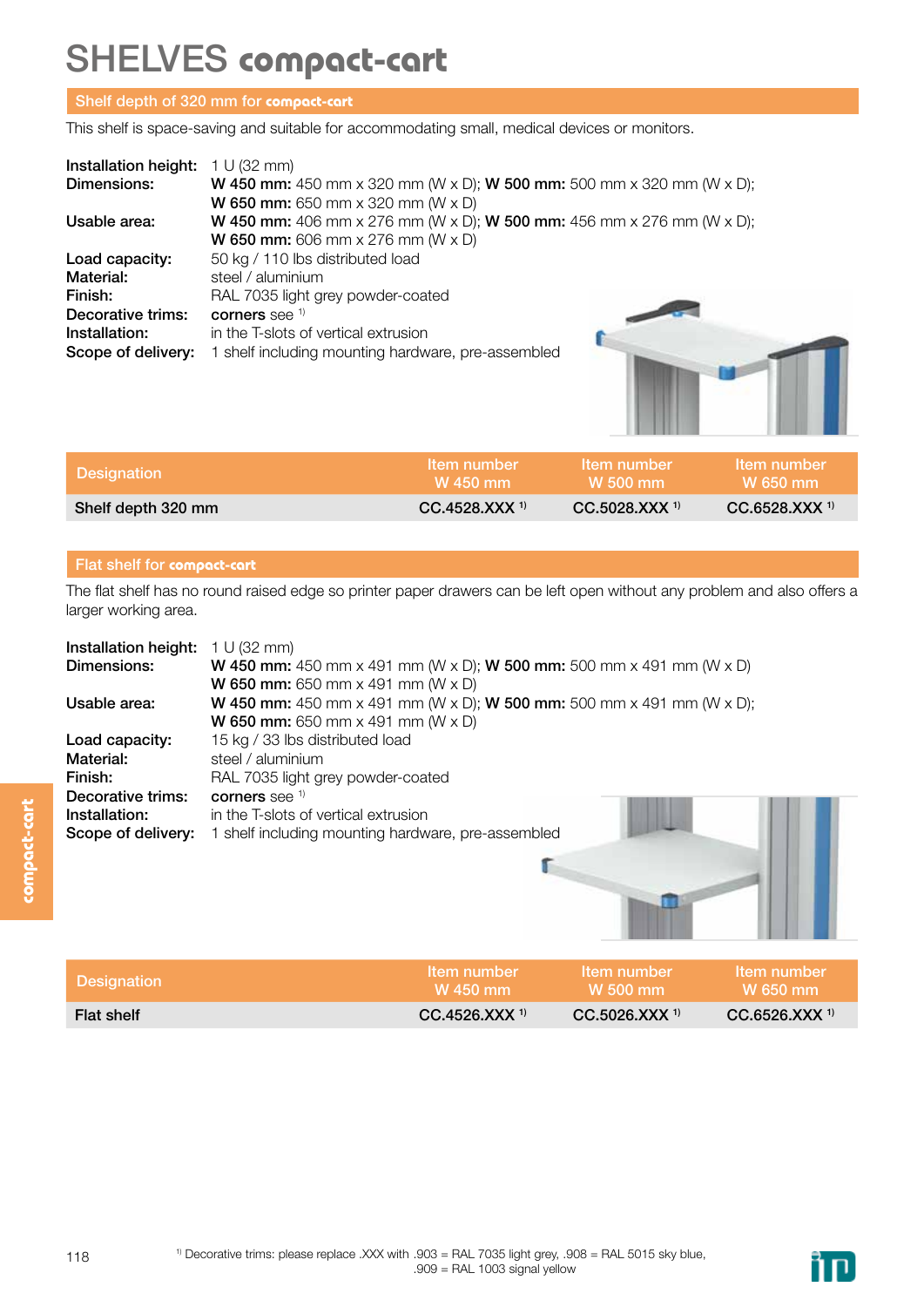### SHELVES **compact-cart**

#### Extendable shelf for **compact-cart**

The extendable shelf provides quick access to your equipment for assembly and servicing. It can also be used as a keyboard shelf. The shelf extends to 265 mm and allows easy access from all sides to other attached devices. Locking point stops fix the shelf in position when it is extended or closed. The handle attached to the front allows the user to move the shelf forwards and backwards.

| Installation height: | $1,5$ U (48 mm)                                                                     |
|----------------------|-------------------------------------------------------------------------------------|
| Dimension:           | <b>W 450 mm:</b> 450 mm x 491 mm (W x D); <b>W 500 mm:</b> 500 mm x 491 mm (W x D); |
|                      | <b>W 650 mm:</b> 650 mm $\times$ 491 mm (W $\times$ D)                              |
| Usable area:         | <b>W 450 mm:</b> 386 mm x 486 mm (W x D); <b>W 500 mm:</b> 436 mm x 486 mm (W x D); |
|                      | <b>W 650 mm:</b> 586 mm $\times$ 486 mm (W $\times$ D)                              |
| Load capacity:       | 20 kg / 44 lbs distributed load                                                     |
| Material:            | steel / aluminium                                                                   |
| Finish:              | RAL 7035 light grey powder-coated                                                   |
| Decorative trims:    | corners see 1)                                                                      |
| Installation:        | in the T-slots of vertical extrusion                                                |
| Scope of delivery:   | 1 shelf including mounting hardware, pre-assembled                                  |

| <b>Designation</b> | <b>Item number</b>          | Item number                            | <b>Item number</b>          |
|--------------------|-----------------------------|----------------------------------------|-----------------------------|
|                    | W 450 mm                    | $\blacksquare$ W 500 mm $\blacksquare$ | <b>W</b> 650 mm             |
| Extendable shelf   | $CC.4533.XXX$ <sup>1)</sup> | $CC.5033.XXX$ <sup>1)</sup>            | $CC.6533.XXX$ <sup>1)</sup> |

#### Base shelf for **compact-cart**

The base shelf provides a cost-effective option, e.g. for placing printers directly on the base of the equipment cart.

| Installation height: | 1 U (32 mm)                                                                         |
|----------------------|-------------------------------------------------------------------------------------|
| Dimensions:          | <b>W 450 mm:</b> 450 mm x 490 mm (W x D); <b>W 500 mm:</b> 500 mm x 490 mm (W x D); |
|                      | <b>W 650 mm:</b> 650 mm $\times$ 490 mm (W $\times$ D)                              |
| Usable area:         | <b>W 450 mm:</b> 446 mm x 488 mm (W x D); <b>W 500 mm:</b> 496 mm x 488 mm (W x D); |
|                      | <b>W 650 mm:</b> 646 mm $\times$ 488 mm (W $\times$ D)                              |
| Load capacity:       | 20 kg / 44 lbs distributed load                                                     |
| Material:            | steel / aluminium                                                                   |
| Finish:              | RAL 7035 light grey powder-coated                                                   |
| Installation:        | in the T-slots of vertical extrusion                                                |
| Scope of delivery:   | 1 shelf including mounting hardware, pre-assembled                                  |



. . .

| <b>Designation</b> | <b>Item number</b> | Item number     | <b>Item number</b> |
|--------------------|--------------------|-----------------|--------------------|
|                    | W 450 mm           | <b>W</b> 500 mm | $W$ 650 mm         |
| Base shelf         | CC.4567.991        | CC.5067.991     | CC.6567.991        |

**compact-cart**

compact-cart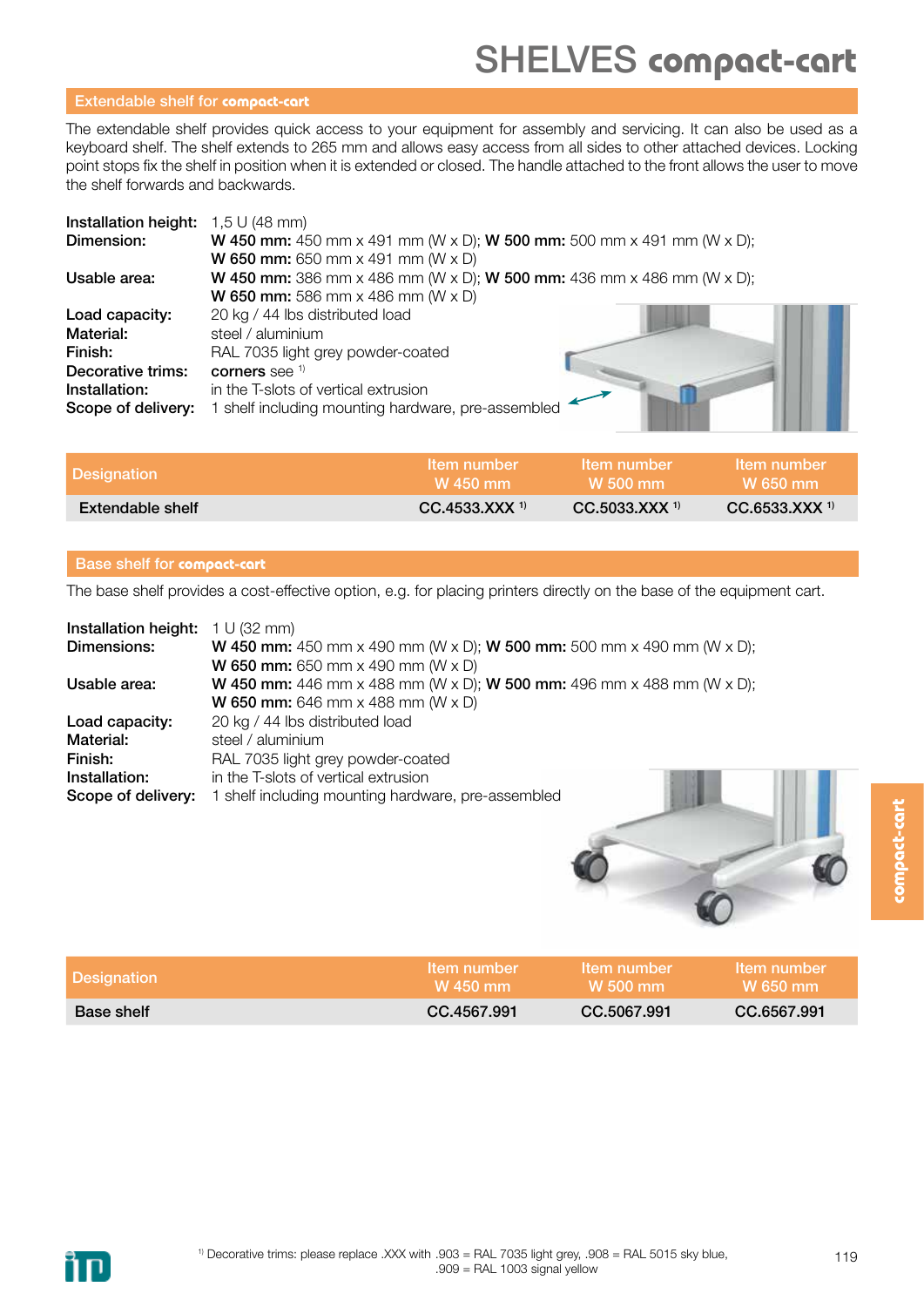### DRAWERS **compact-cart**

#### Drawers for **compact-cart**

The **compact-cart** drawers are characterised by providing a large storage space and a smooth removable inner body. The drawer is fitted with a mechanical single locking lever that ensures that the drawer cannot open abruptly when approaching a threshold. Drawers are available in different designs with handles or a mousepad. The integrated mousepad is extendable to the right and to the left.

| Dimensions:        |                                                     | <b>W 450 mm:</b> 450 mm x 491 (W x D); <b>W 500 mm:</b> 500 mm x 491 (W x D); |  |
|--------------------|-----------------------------------------------------|-------------------------------------------------------------------------------|--|
|                    |                                                     | <b>W 650 mm:</b> 650 mm x 491 mm (W x D)                                      |  |
| Interior area:     | Drawer:                                             | <b>B 450 mm:</b> 360 mm x 400 mm x 85 mm (W x D x H)                          |  |
|                    |                                                     | <b>B 500 mm:</b> 410 mm x 400 mm x 85 mm (W x D x H)                          |  |
|                    |                                                     | <b>B 650 mm:</b> 510 mm x 400 mm x 85 mm (W x D x H)                          |  |
|                    | Drawer high:                                        | <b>B 450 mm:</b> 360 mm x 400 mm x 180 mm (W x D x H)                         |  |
|                    |                                                     | <b>B 500 mm:</b> 410 mm x 400 mm x 180 mm (W x D x H)                         |  |
|                    |                                                     | <b>B 650 mm:</b> 510 mm x 400 mm x 180 mm (W x D x H)                         |  |
| Load capacity:     | 3 kg / 6.6 lbs distributed load                     |                                                                               |  |
| Material:          | steel / plastic                                     |                                                                               |  |
| Finish:            | RAL 7035 light grey powder-coated                   |                                                                               |  |
| Decorative trims:  | handles and corners see 1)                          |                                                                               |  |
| Installation:      | in the T-slots of vertical extrusion                |                                                                               |  |
| Scope of delivery: | 1 drawer including mounting hardware, pre-assembled |                                                                               |  |

You always require a shelf of corresponding width as the top cover for the drawer. This is NOT included in the scope of delivery.





| <b>Designation</b>   | <b>Installation</b><br>height | Item number<br>W 450 mm     | Item number<br>W 500 mm     | Item number<br>W 650 mm   |
|----------------------|-------------------------------|-----------------------------|-----------------------------|---------------------------|
| <b>Drawer</b>        | 3 U (96 mm)                   | CC.4540.XXX <sup>1)</sup>   | $CC.5040.XXX$ <sup>1)</sup> | CC.6540.XXX <sup>1)</sup> |
| Drawer, 1 unit, high | 6 U (192 mm)                  | $CC.4541.XXX$ <sup>1)</sup> | $CC.5041.XXX$ <sup>1)</sup> | CC.6541.XXX <sup>1)</sup> |
| Lock on request      |                               |                             |                             |                           |

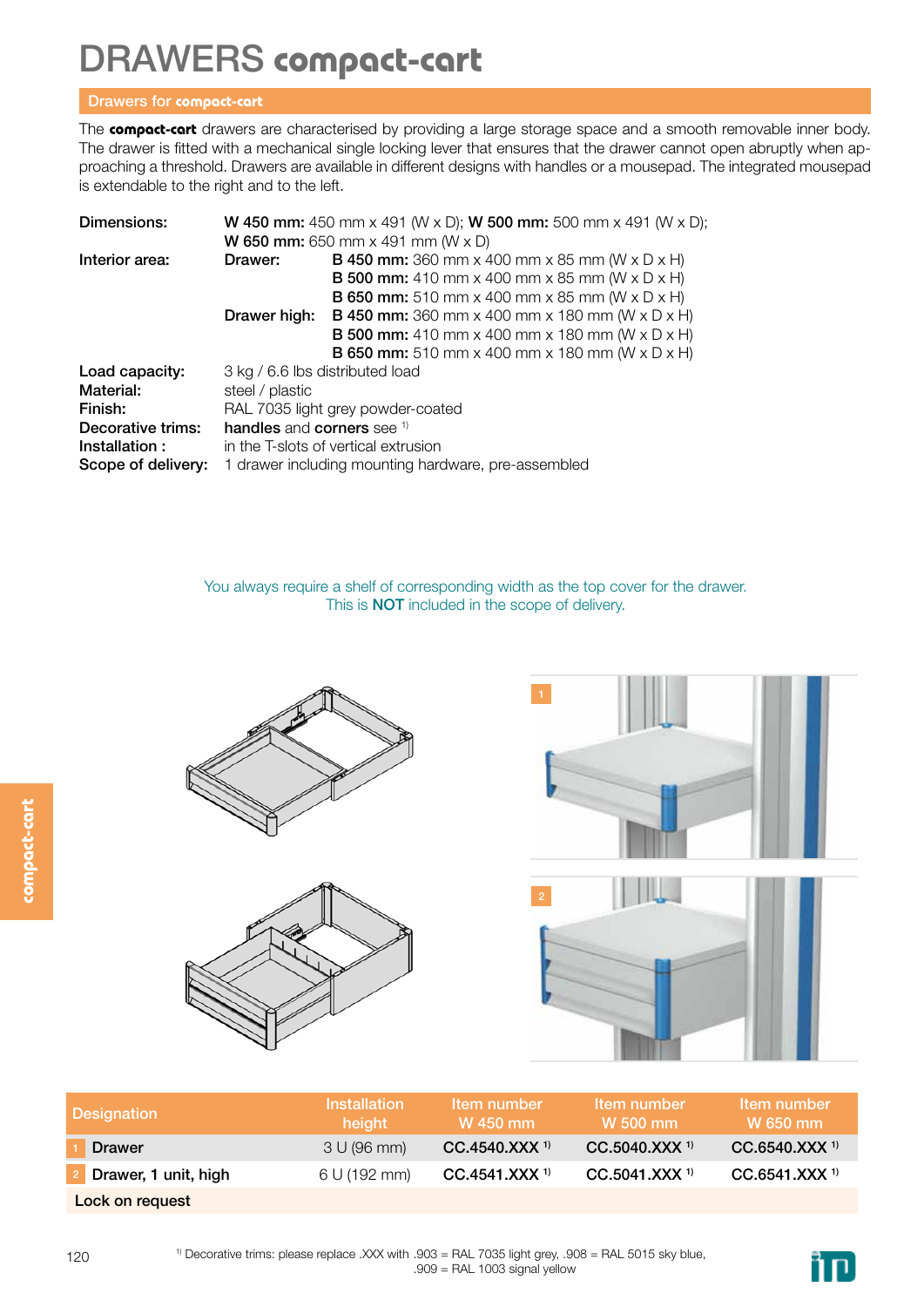### KEYBOARD DRAWER / HANDLE **compact-cart**

#### Keyboard drawer with mousepad (left / right) for **compact-cart**

The keyboard drawer is characterised by being extendable to 345 mm allowing two small keyboards to be placed next to each other. An installation width of 450 mm allows for a keyboard with a maximum width of 407 mm while an installation width of 500 mm allows for a keyboard with a maximum width of 457 mm and an installation width of 650 mm allows for a keyboard with a maximum width of 607 mm. The keyboard is prevented from slipping by an adjustable strut.

| <b>Installation height:</b> $2 \cup (64 \text{ mm})$ |                                                              |
|------------------------------------------------------|--------------------------------------------------------------|
| Load capacity:                                       | 5 kg / 11 lbs distributed load                               |
| Material:                                            | steel                                                        |
| Finish:                                              | RAL 7035 light grey powder-coated                            |
| Decorative trims:                                    | corners see $1$                                              |
| Installation:                                        | in the T-slots of vertical extrusion                         |
| Scope of delivery:                                   | 1 keyboard drawer including mounting hardware, pre-assembled |



| Designation                                  | Item number                 | Item number                 | <b>Item number</b>          |
|----------------------------------------------|-----------------------------|-----------------------------|-----------------------------|
|                                              | W 450 mm                    | W 500 mm                    | W 650 mm                    |
| Keyboard drawer with mousepad (left / right) | $CC.4550.XXX$ <sup>1)</sup> | $CC.5050.XXX$ <sup>1)</sup> | $CC.6550.XXX$ <sup>1)</sup> |

#### Push handles for **compact-cart**

As an option either vertical rounded handles can be fitted at the front or rear of the **compact-cart**. The handles make manoeuvring loaded equipment carriers easier and also offer an additional design feature. The vertical round handles at the front cannot be combined with a shelf with a mousepad.

| Material:         | aluminium                                                                                                   |  |
|-------------------|-------------------------------------------------------------------------------------------------------------|--|
| Finish:           | RAL 7035 light grey powder-coated                                                                           |  |
| Decorative trims: | <b>Vertical rounded handles, front:</b> tube see <sup>1)</sup>                                              |  |
| Installation:     | <b>Push handles, rear:</b> on the rear side of power column; <b>vertical rounded handles, front:</b> on the |  |
|                   | outside T-slots of the vertical extrusions, variable height adjustment.                                     |  |

Scope of delivery: Vertical handles, front: 2 vertical rounded handles incl. mounting hardware, pre-assembled; Push handles, rear: 2 handles, factory assembly only





| Designation                     | Item number               |
|---------------------------------|---------------------------|
| Vertical rounded handles, front | FC.0217.XXX <sup>1)</sup> |
| Push handle, rear               | FC.0215.991               |

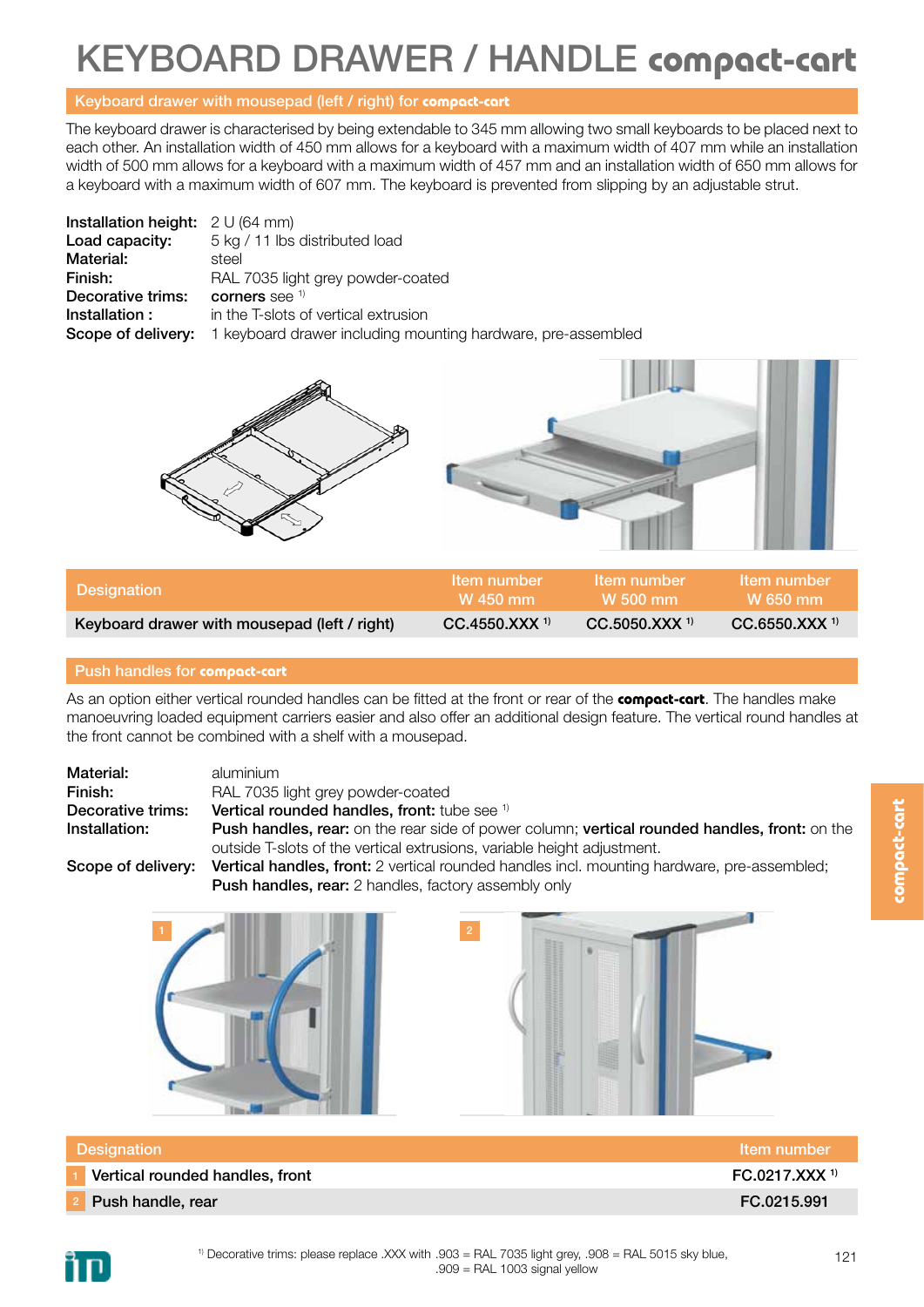### MONITOR HOLDERS **compact-cart**



Installation height: 1 U (32 mm) Material: steel / aluminium Finish: RAL 7035 light grey powder-coated Scope of delivery: 1 monitor holder including corresponding crossbeam and mounting hardware

**compact-cart**

compact-cart